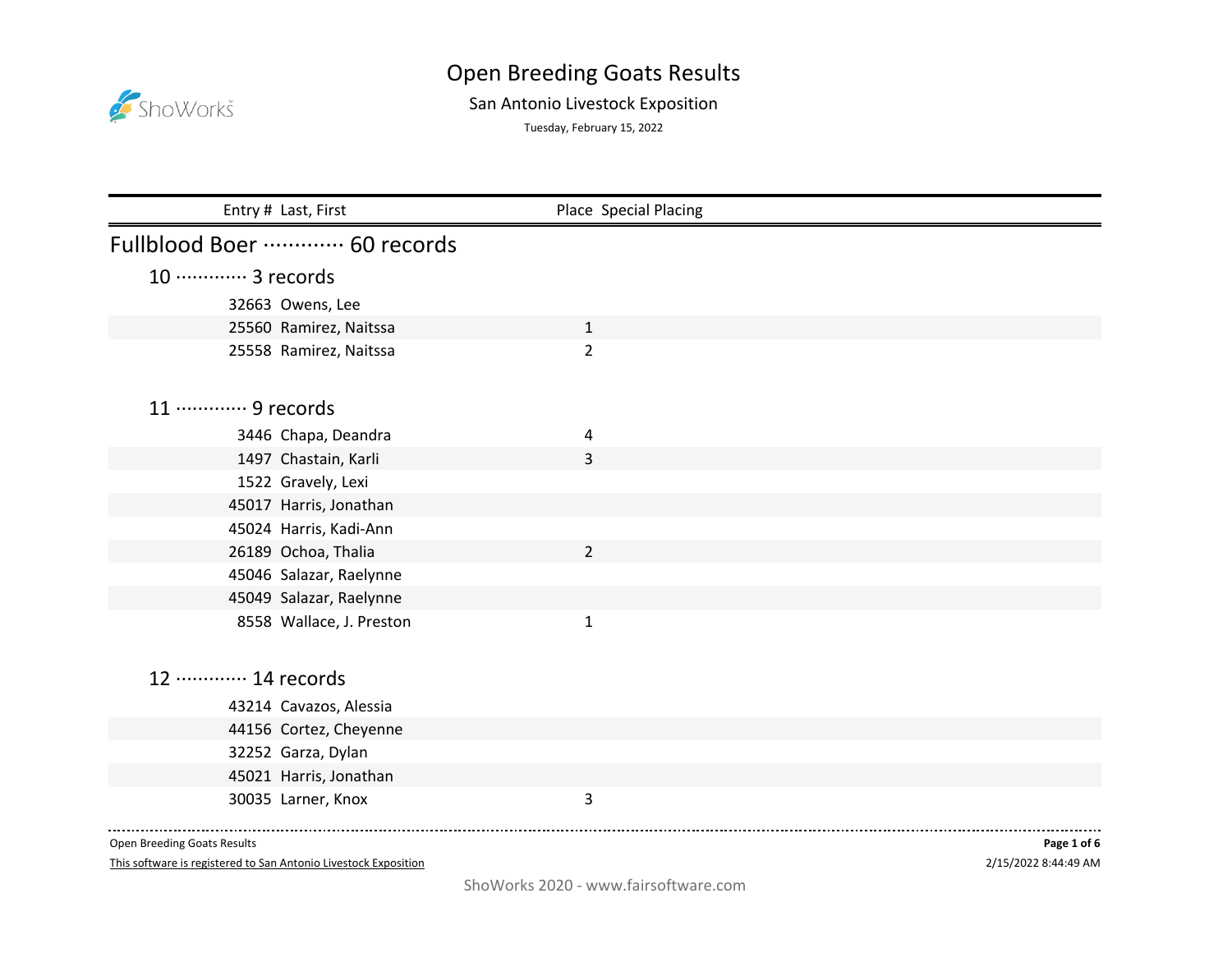| Entry # Last, First                        | Place Special Placing |  |
|--------------------------------------------|-----------------------|--|
| Fullblood Boer ………… 60 records             |                       |  |
| 12 ············· 14 records                |                       |  |
| 32861 Lott, Kayle                          |                       |  |
| 32279 Moreno, Maya                         | 5                     |  |
| 26193 Ochoa, Thalia                        | $\mathbf{1}$          |  |
| 25553 Ramirez, Naitssa                     |                       |  |
| 42305 Smith, Corrie                        | $\overline{4}$        |  |
| 38893 Sullivan, Rebecca                    |                       |  |
| 23959 Young, Jada                          |                       |  |
| 44966 Yow, Skylar                          |                       |  |
| 44968 Yow, Skylar                          | $\overline{2}$        |  |
|                                            |                       |  |
| 13 ………… 12 records                         |                       |  |
|                                            |                       |  |
| 22359 Gonzalez, Anthony                    |                       |  |
| 22358 Gonzalez, Anthony                    | 4                     |  |
| 32283 Moreno, Maya                         |                       |  |
| 26190 Ochoa, Thalia                        | $\overline{2}$        |  |
| 26201 Ochoa, Thalia                        |                       |  |
| 32664 Owens, Lee                           |                       |  |
| 25561 Ramirez, Naitssa                     |                       |  |
| 25564 Ramirez, Naitssa                     |                       |  |
| 42302 Smith, Corrie<br>42307 Smith, Corrie | $\mathbf{1}$          |  |
| 24009 Young, Jada                          |                       |  |
| 24018 Young, Jada                          | 3                     |  |
|                                            |                       |  |
|                                            |                       |  |
| 14 ………… 14 records                         |                       |  |
| 43969 A Fisher, Avery                      | 5                     |  |
| 7262 Castle, Riley                         | 4                     |  |
|                                            |                       |  |

This software is registered to San Antonio Livestock Exposition

2/15/2022 8:44:50 AM **Page 2 of 6**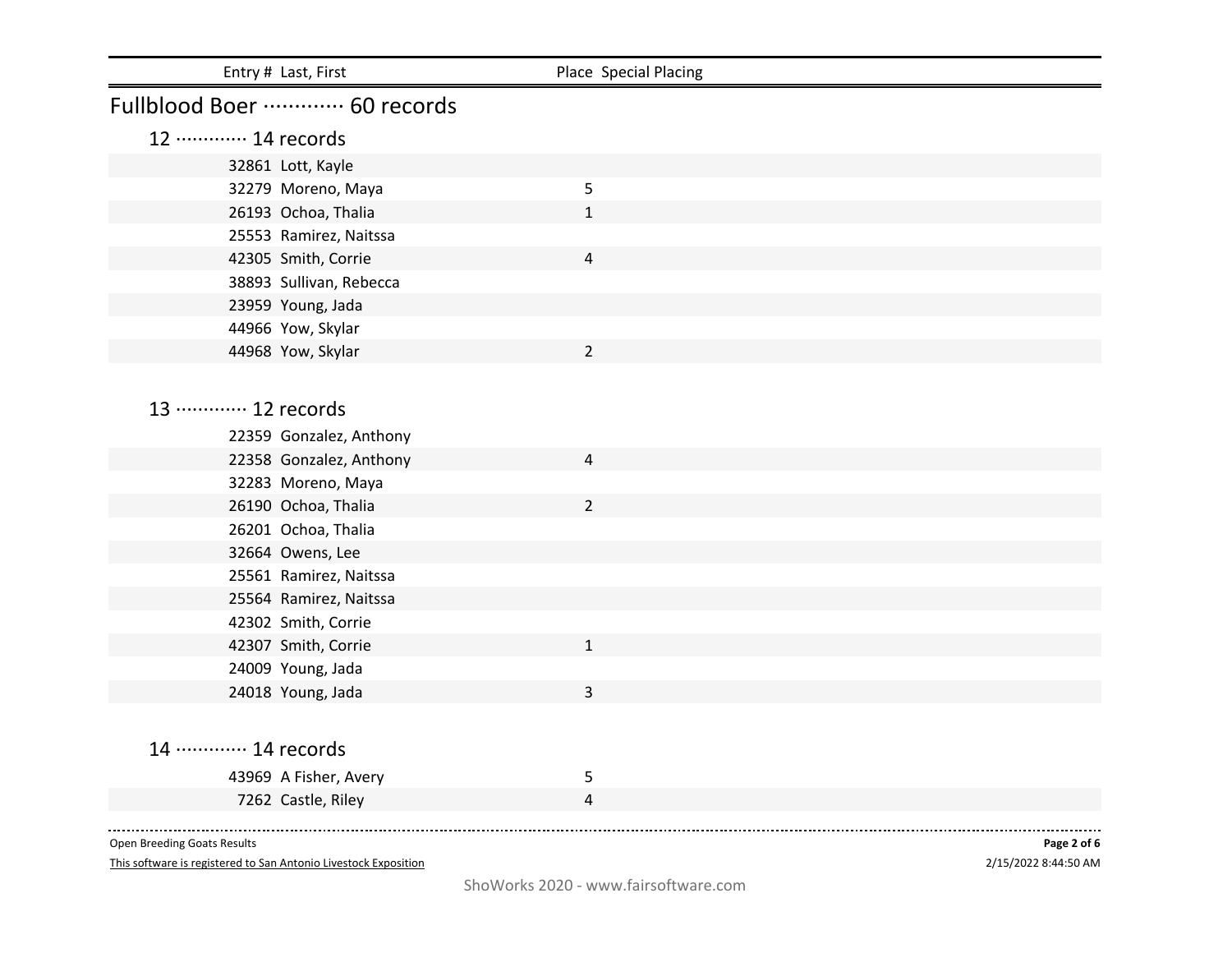| Entry # Last, First                               | Place Special Placing    |  |
|---------------------------------------------------|--------------------------|--|
| Fullblood Boer  60 records                        |                          |  |
| 14 ………… 14 records                                |                          |  |
| 44155 Cortez, Cheyenne                            |                          |  |
| 45022 Harris, Jonathan                            |                          |  |
| 36608 Johnson, Allyson                            |                          |  |
| 3327 Lunday, Jordan                               | 3                        |  |
| 39327 Montalvo, Francisco                         |                          |  |
| 32284 Moreno, Maya                                |                          |  |
| 26186 Ochoa, Thalia                               |                          |  |
| 25557 Ramirez, Naitssa                            |                          |  |
| 42311 Smith, Corrie                               | $\overline{2}$           |  |
| 42466 Stage, Autumn                               |                          |  |
| 38899 Sullivan, Samantha                          | $\mathbf{1}$             |  |
| 24016 Young, Jada                                 |                          |  |
|                                                   |                          |  |
| 15 ············· 2 records                        |                          |  |
| 32282 Moreno, Maya                                |                          |  |
| 42315 Smith, Corrie                               | $\mathbf{1}$             |  |
|                                                   |                          |  |
| 16 ············· 4 records                        |                          |  |
|                                                   |                          |  |
| 45023 Harris, Kadi-Ann<br>45050 Salazar, Raelynne |                          |  |
| 38884 Sullivan, Rebecca                           | $\mathbf{1}$             |  |
| 38898 Sullivan, Samantha                          | $\overline{2}$           |  |
|                                                   |                          |  |
|                                                   |                          |  |
| 17 ………… 1 record                                  |                          |  |
| 60525 Wallace, J. Preston                         | 1 Champion Fullblood Doe |  |
|                                                   |                          |  |

This software is registered to San Antonio Livestock Exposition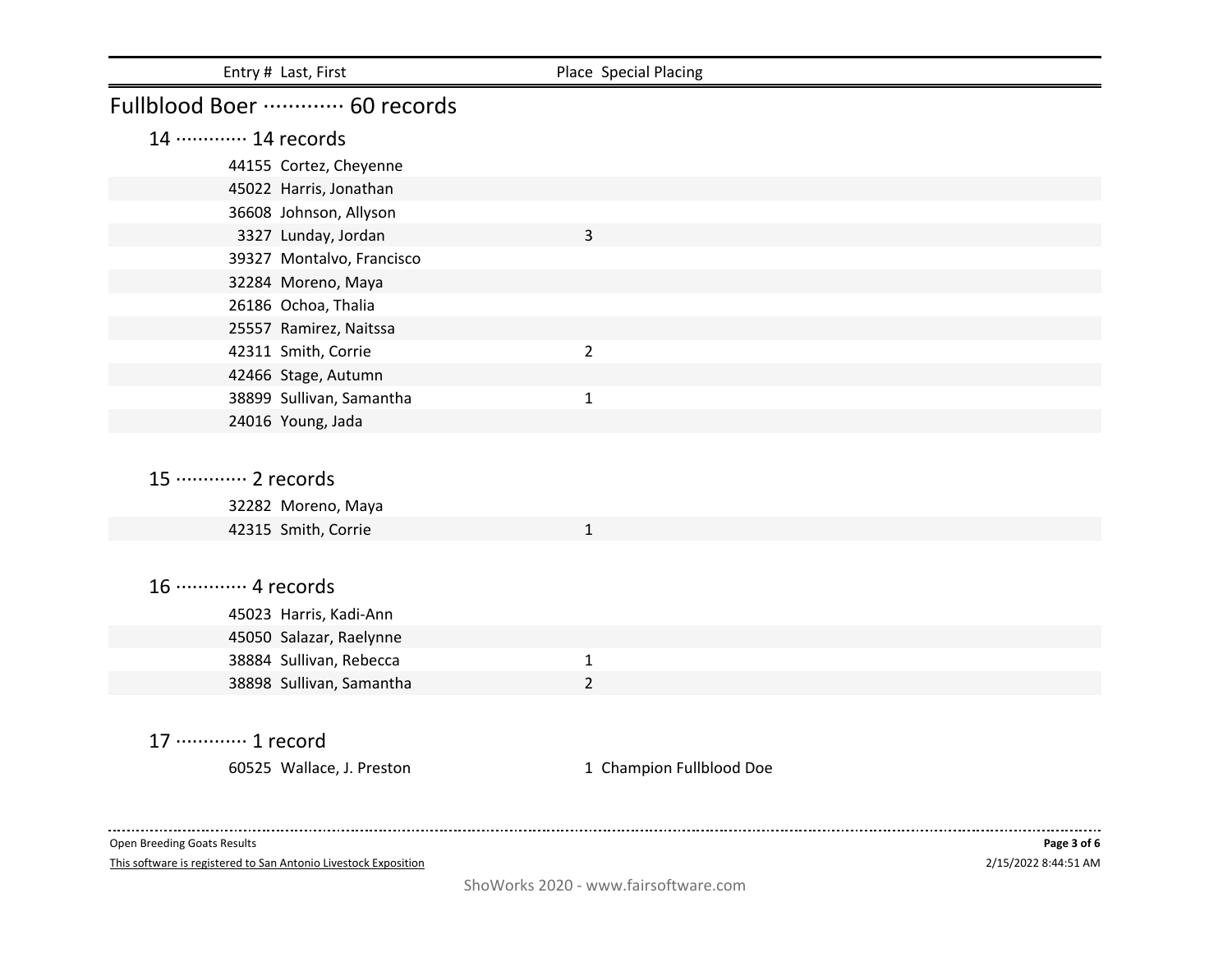| Entry # Last, First         | Place Special Placing            |
|-----------------------------|----------------------------------|
| Fullblood Boer  60 records  |                                  |
| 18 ………… 1 record            |                                  |
| 60526 Ochoa, Thalia         | 1 Reserve Champion Fullblood Doe |
| Percentage Boer  41 records |                                  |
| 02 ·············· 7 records |                                  |
| 3427 Chapa, Deandra         |                                  |
| 30029 Larner, Knox          | $\overline{2}$                   |
| 30011 Larner, Knox          |                                  |
| 3325 Lunday, Jordan         | 3                                |
| 8550 Wallace, Braden        |                                  |
| 8560 Wallace, Paige         | $\mathbf{1}$                     |
| 44969 Yow, Skylar           |                                  |
|                             |                                  |
| 03 ·············· 8 records |                                  |
| 43218 Cavazos, Alessia      |                                  |
| 29982 Larner, Knox          |                                  |
| 43992 Lindley, Audrey       | $\overline{2}$                   |
| 26196 Ochoa, Thalia         | $\mathbf{1}$                     |
| 26194 Ochoa, Thalia         |                                  |
| 32653 Owens, Lee            |                                  |
| 25563 Ramirez, Naitssa      |                                  |
| 24015 Young, Jada           | 3                                |
|                             |                                  |
| 04 ………… 3 records           |                                  |
| 30019 Larner, Knox          | $\overline{2}$                   |
| 26199 Ochoa, Thalia         | $\mathbf{1}$                     |
| Open Breeding Goats Results | Page 4 of 6                      |

This software is registered to San Antonio Livestock Exposition

2/15/2022 8:44:51 AM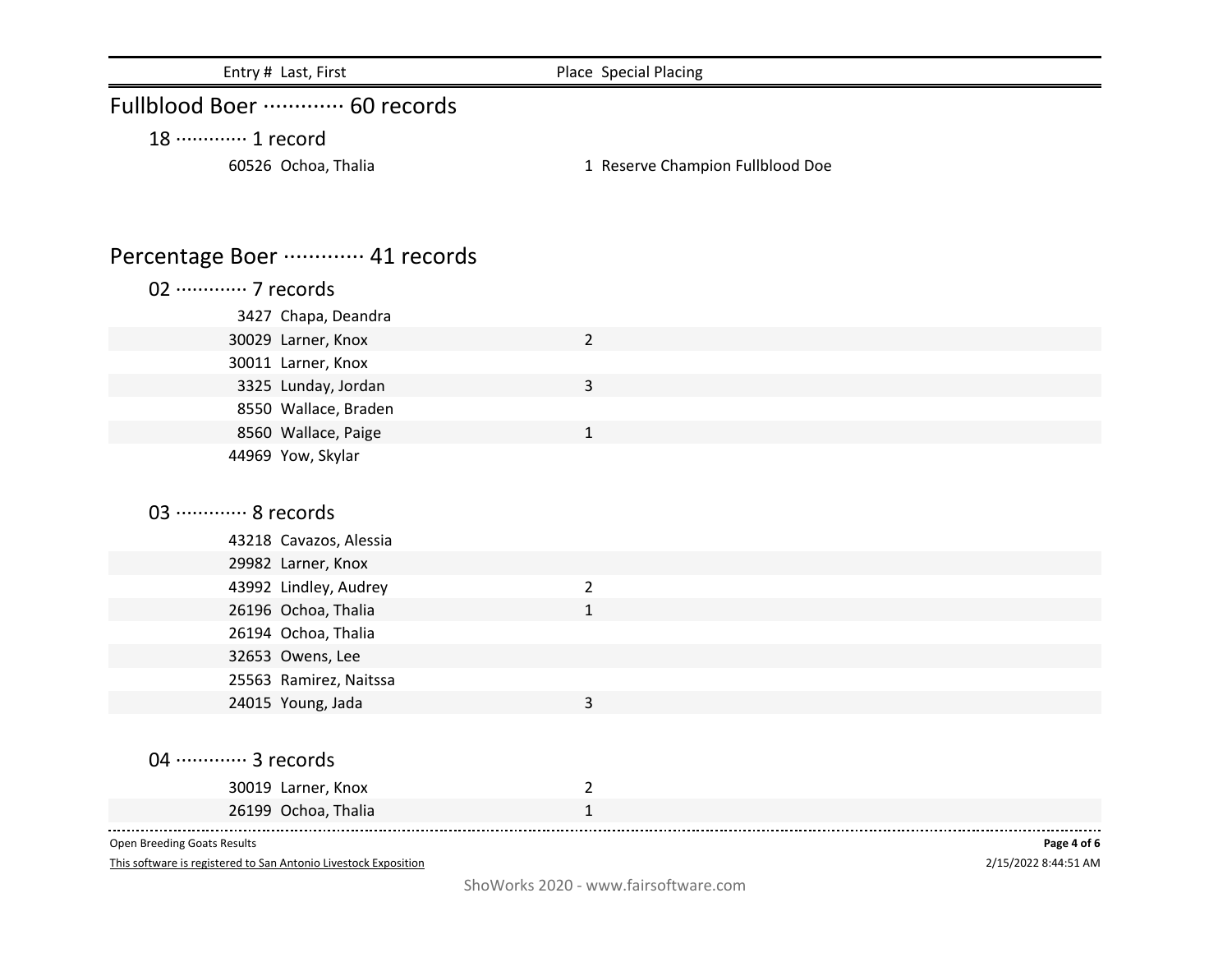| Entry # Last, First         | Place Special Placing |             |
|-----------------------------|-----------------------|-------------|
| Percentage Boer  41 records |                       |             |
| 04 ············· 3 records  |                       |             |
| 42465 Stage, Autumn         |                       |             |
|                             |                       |             |
| 05 ············· 12 records |                       |             |
| 43968 A Fisher, Avery       |                       |             |
| 43963 A Fisher, Avery       |                       |             |
| 30016 Larner, Knox          |                       |             |
| 30021 Larner, Knox          | 3                     |             |
| 30022 Larner, Knox          | $\mathbf{1}$          |             |
| 32864 Lott, Mason           | $\overline{2}$        |             |
| 3326 Lunday, Jordan         |                       |             |
| 32285 Moreno, Maya          |                       |             |
| 26203 Ochoa, Thalia         | 4                     |             |
| 25562 Ramirez, Naitssa      |                       |             |
| 42470 Stage, Autumn         |                       |             |
| 44967 Yow, Skylar           |                       |             |
|                             |                       |             |
| 06 ·············· 3 records |                       |             |
| 29973 Larner, Knox          | $\overline{2}$        |             |
| 26205 Ochoa, Thalia         | $\mathbf{1}$          |             |
| 23456 Vela, Kyara           |                       |             |
|                             |                       |             |
| 07 ············· 6 records  |                       |             |
| 43967 A Fisher, Avery       | $\mathbf 1$           |             |
| 32247 Garza, Dylan          |                       |             |
| 30036 Larner, Knox          | $\overline{2}$        |             |
| 38900 Sullivan, Samantha    |                       |             |
| 38876 Sullivan, Rebecca     | 3                     |             |
| Open Breeding Goats Results |                       | Page 5 of 6 |

This software is registered to San Antonio Livestock Exposition

2/15/2022 8:44:52 AM